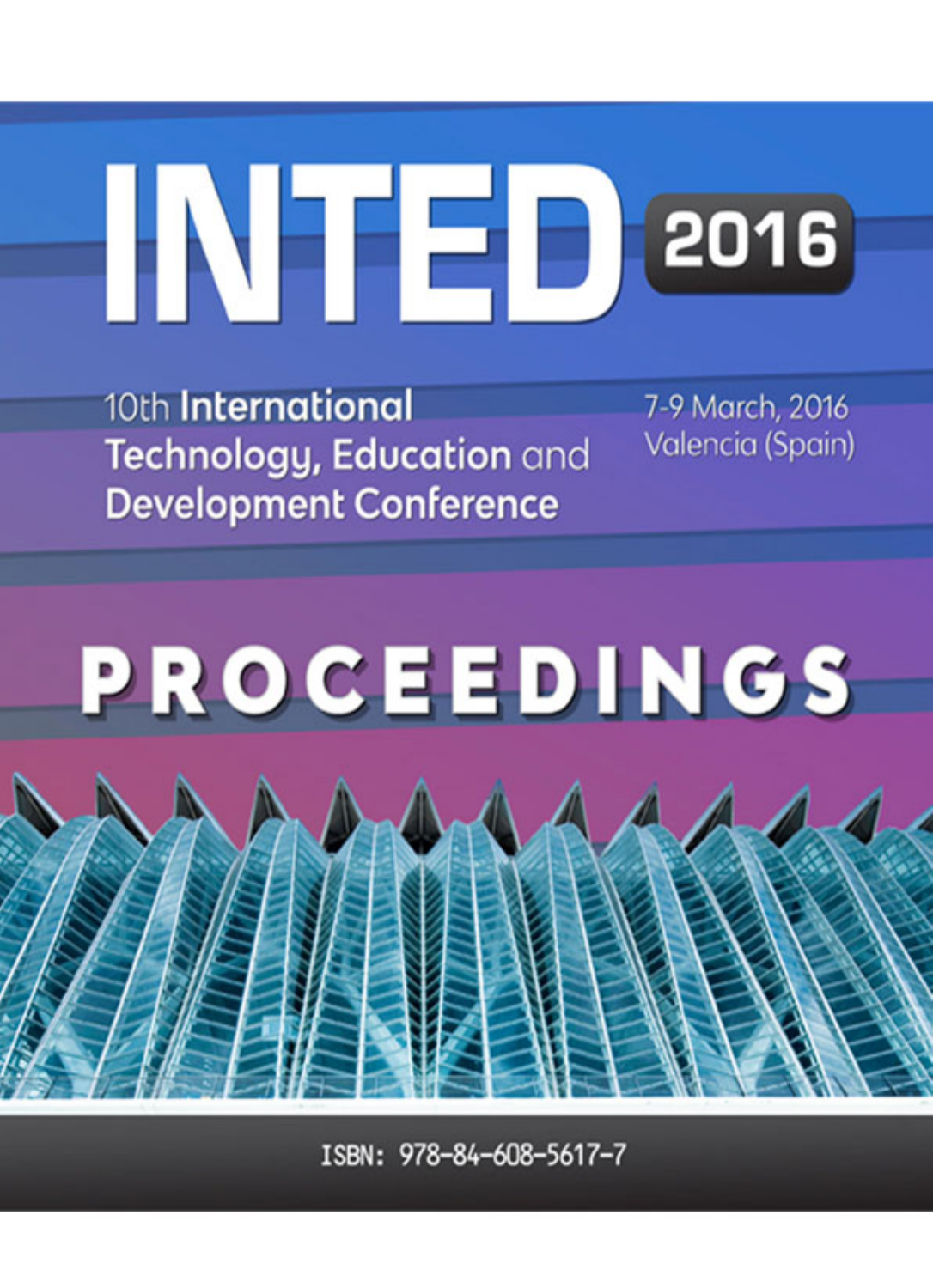# **APPLICATIONS FOR MOBILE ASSISTED LANGUAGE LEARNING: A CURRENT FIELD RESEARCH**

#### **P. Arvanitis, P. Krystalli, P. Panagiotidis**

*Aristotle University of Thessaloniki (GREECE)* 

#### **Abstract**

Over the last few years, Mobile Learning (m-Learning) has increasingly attracted scholars' attention. m-Learning is defined as the use of mobile devices in learning such as mobile phones, tablet pcs, pocket pcs and personal digital assistants (pdas). Several studies have pointed out that m-Learning is an interactive type of technology-based learning that can enhance students' motivation. The emergence of new technological equipment and software has facilitated the creation and development of effective methods and materials for mobile assisted language learning (MALL) which is a specialization of mobile learning (m-Learning).

This paper focuses on the use and effectiveness of MALL in second and foreign language (L2) education and on the potential of mobile devices as effective tools for delivering language learning materials to the students in terms of gained linguistic knowledge and skills. To this end, a field research was carried out on a sample of 20 applications for L2 learning, created for mobile devices, focusing on the most popular ones: smartphones and tablets. In particular, using the principles and standards proposed by the Common European Framework (CEFR), there was an effort on determining whether these applications contain languages activities in order to successfully support reading, writing, listening and speaking skills and language acquisition in general. Based on the findings further areas of research are suggested.

Keywords: Innovation, technology, research projects, m-Learning, MALL.

#### **1 INTRODUCTION**

In recent years, with the rapid evolution and integration of technology into our everyday activities, new teaching methods, approaches and models of learning, based on technology have become more popular. Technology has transformed learning from traditional and teacher led classroom education, to education based on e-Learning and nowadays on mobile learning (m-Learning). In fact "the proliferation of mobile technology provides a myriad of opportunities to support learning and performance both inside and outside the classroom" [1].

Empirical studies and research have investigated the potential and the educational value of mobile devices pointing out that m-Learning can enhance learning motivation [1], [2], [3], [4], [5 ],[6] reinforce students' engagement [3] [7], promote student autonomy, self-efficacy and authentic learning [3] [8] and aid students to develop digital skills [5],[9]. According to Miangah and Nezarat [10] "m-Learning is characterized by its potential for learning to be spontaneous, informal, personalized and ubiquitous"

As a specialization of m-Learning, Mobile assisted language learning (MALL), offers modern methods of support to the process of language learning through the use of mobile devices (such as mobile phones, tablet pcs, pocket pcs and personal digital assistants pdas). MALL opens a wide range of learning and teaching opportunities for second and foreign language (L2) learners and teachers [4].

The main purpose of this paper is to investigate whether MALL applications for language learning facilitate learners of L2 to develop and enhance their linguistic skills and competences as they are described in the Common European Framework of Reference for Languages (CERF) (2001) [11]. To this end, the present study includes a field research based on a sample of 20 applications designed to teach a range of different languages.

## **2 BACKGROUND**

The use of wireless and mobile devices is progressively increasing across every sector of education and envision students who are continually on the move, learn across space and time, and moving from topic to topic and in and out of interaction with technology [12]. Therefore, MALL can be considered an an ideal solution to overleap language learning barriers in terms of time and place [10].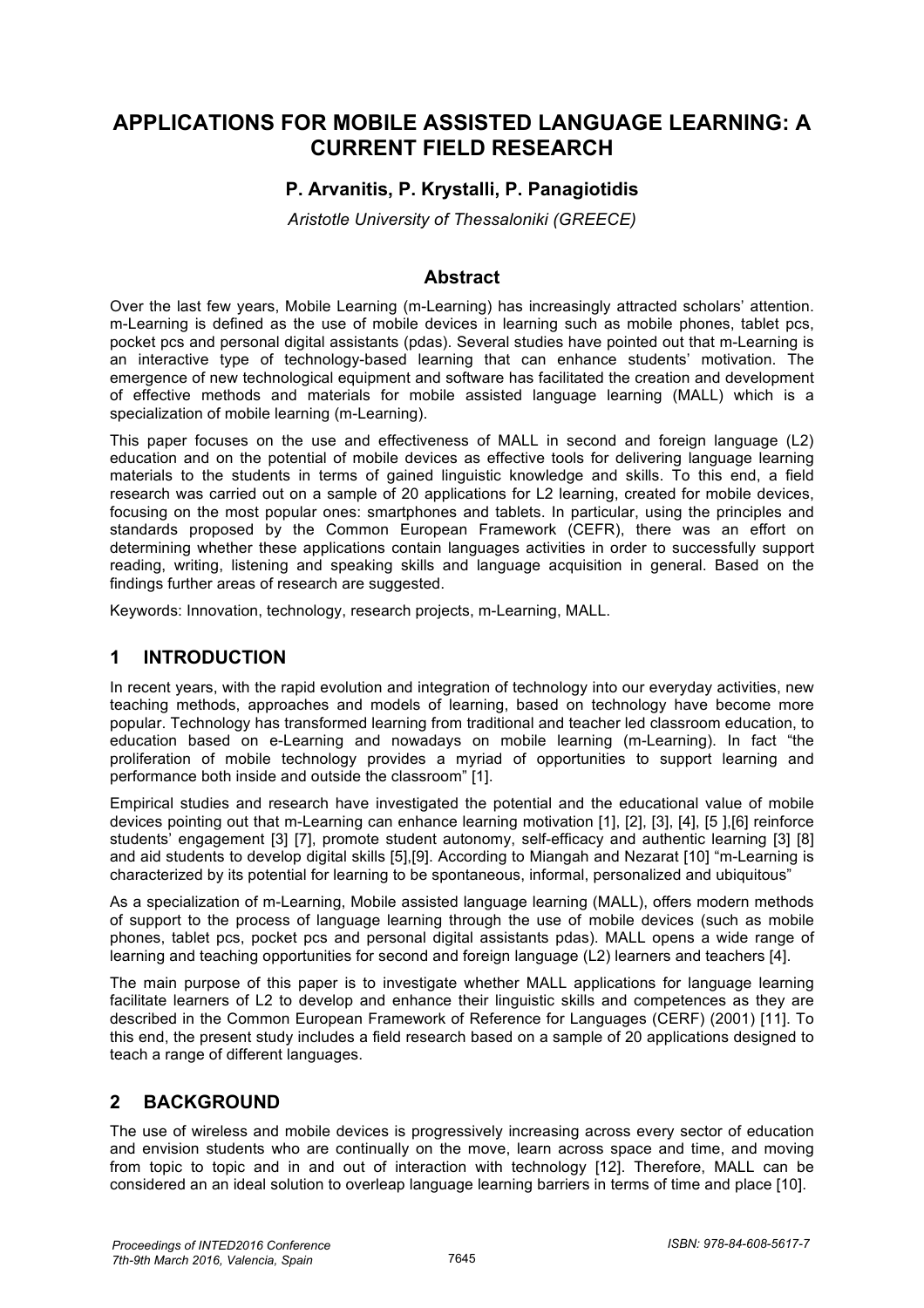In this section of the paper we will first try to clarify the notions of m-Learning and MALL and demonstrate the educational benefits or drawbacks of MALL as derived from the literature review.

#### **2.1 Defining m-Learning and MALL**

The literature review has revealed that defining m-Learning is not an easy task to do, as different terms and concepts are involving. As Taylor (2006) [13] has indicated m-Learning can be understood in a variety of ways, depending on the element that we focus on: learning through mobile terminals, learning with students that are on the move and learning through mobile content. Therefore we can find definitions which focus on the technological, educational component or combination of both of them such as El-Hussein's and Cronje's (2010) definition : "any type of learning that takes place in learning environments and spaces that take account of the mobility of technology, mobility of learners and mobility of learning" [14]. O'Malley and her colleagues [15] have defined m-Learning from the learner's perspective as "any sort of learning that happens when the learner is not at a fixed, predetermined location, or learning that happens when the learner takes advantage of learning opportunities offered by mobile technologies". Conde, Muñoz, & García [16] have defined m-learning by situating it between e-Learning and ubiquitous learning (u-Learning):

"m-Learning" can be understood as an evolution of e-Learning which allows students to exploit the advantages of mobile technologies in order to support their learning process and constitutes the first step towards the creation of ubiquitous learning".

Furthermore Rossing's *et al* [7] definition of m-Learning summarizes the above definitions as follows: "the efficient and effective use of wireless and digital devices and technologies to enhance learners' individual outcomes during participation in learning activities".

MALL is a specialization, a subarea of m-Learning and it deals with the use of applications designed for mobile and wireless devices in language teaching and learning. According to Kukulska-Hulme & Shield (2008) [17] MALL is defined in terms of "its use of personal, portable devices that enable new ways of learning, emphasizing continuity or spontaneity of access and interaction across different context of use". Additionally, Palalas (2011) [18] proposes a definition which includes both aspects of mobility: "MALL can be defined as language learning enabled by the mobility of the learner and portability of handled devices".

Hence, through the use of MALL learners can access L2 materials in and out of the classroom and whenever they desire by enabling authentic and spontaneous communications and by receiving text messages in the target language.

Although, workshops and various studies, which have taken place during the last decade, have used a variety of mobile devices in MALL such as laptops, Mp3players and iPods, iPads, podcasts and vodcasts, mobile phones, voice-messaging, GPS and even audio guides which can be found in museums or galleries, the devices that take up most of the research are smartphones and tablets [19]. Therefore, next section presents their educational value through their didactical use in MALL.

#### **2.2 Educational benefits and drawbacks of MALL**

Nowadays, mobile devices are not exclusively used as simple communication and entertainment tools as they did in the past. Researchers have used them as pedagogical tools in order to expose learners to authentic communication situations and tasks that they will need to accomplish using the target language. In fact, several studies have pointed out that as educational tools, applications on mobile devices "can provide language learners with real-world opportunities to negotiate meaning and to engage with comprehensible input and output" [20].

Concerning the nature of studies, in regard to the benefits and drawbacks of MALL, they can be classified in two types: implementation studies and review studies. Burston's (2013) [20] annotated bibliography is the most completed review study which provides a comprehensive historical background of MALL applications (1994-2012).

The most important educational benefits from the use of MALL listed in this study are the following: large gains in listening and speaking ability, vocabulary and grammar knowledge, improvement on the interaction between students, enhancement of learning motivation and learning interests and finally increase of creative thinking [21]. Furthermore, Kukulska-Hulme and Pettit [22] support that there are other benefits such as convenience and portability, productive utilization of dead time, ability to connect and interact, affordability, accessibility of up-to-date material, and multimedia options.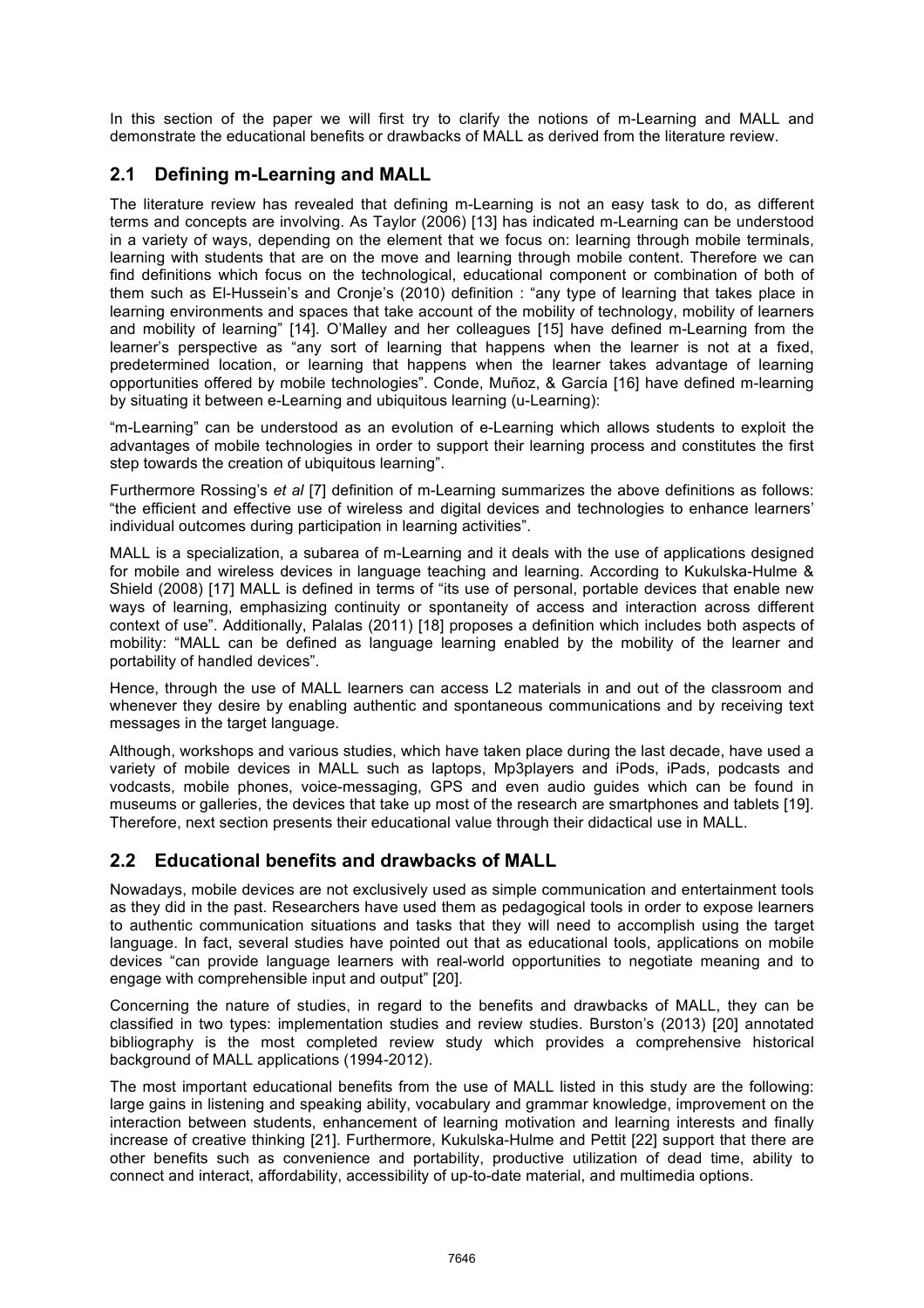However, as literature review has revealed a number of negative factors, problems and disadvantages have been cited too. First of all, researchers have pointed out that teacher-centered, transmission model programs continue to dominate MALL applications. [23], [18], [2] suggesting that they must be more extended to learner-centered and self-directed language learning. Likewise, Park and Slater (2014) [20] have underlined that applications used in MALL lack of instructional design and especially design based on Task-Based Language Teaching (TBLT) model. The same finding led Lindaman and Nolan (2015) [24] to point out that "significant preparation is required in order to design applications that are pedagogically sound, make the most of a mobile platform's potential for interactive learning, and are well suited for use in and outside of communicative classrooms".

Moreover, mobile devices have also technological disadvantages such as small screens which creates reading difficulties, data storage and multimedia limitations [10]. Despite the drwabacks and the problems cited above, researchers agree that MALL applications which are task-oriented and learnercentered can provide models of innovative practices and can transform the learning process by creating a new learning culture which better suits learners' needs.

# **3 THE STUDY**

This section describes a short field research, the method used to collect data and their analysis.

#### **3.1 Description of the sample and methodology**

The sample of the present research consists of 20 applications for language learning. The target population was all free online applications designed for L2 learning and teaching. In order to select our sample size a search was conducted through Google play store, the official app store for the Android operating system, and Apple Store, the official app store for the iOS operating system. A total of 20 software applications were selected, downloaded and installed in tablet and smartphone devices.

Following, a basic content analysis of each one of the applications was conducted. More specifically, there was an assessment whether the application deals with the four language skills and contains activities that focus on one or more of the following linguistic competences: lexical, grammatical, phonological and orthographic. For this purpose an online database was created with fields to store the gathering data. The examined applications are the following: Duolingo (duolingo.com), Babbel (babbel.com), Memrise (memrise.com), 50languages (50languages.com), Phrasebook (bravolol.com), LingQ (lingQ.com), Rosetta Stone (rosettastone.eu), Edushire Language Learning (speaktribe.com) , mondlylanguages (mondlylanguages.com), Chinese–skill (chinese-skill.com), pindropapps (pindropapps.com), sagetsang.com (sagetsang.com), innovativelanguage (innovativelanguage.com), funeasylearn (funeasylearn.com), lingosmio (lingosmio.com), languagecourse (languagecourse.net), lingofly (lingofly.com), studycat (studycat.net).

## **3.2 Data analysis**



The data analysis concluded that the majority of studied applications use android operating system and/or web platform (Fig. 1).

**Figure 1**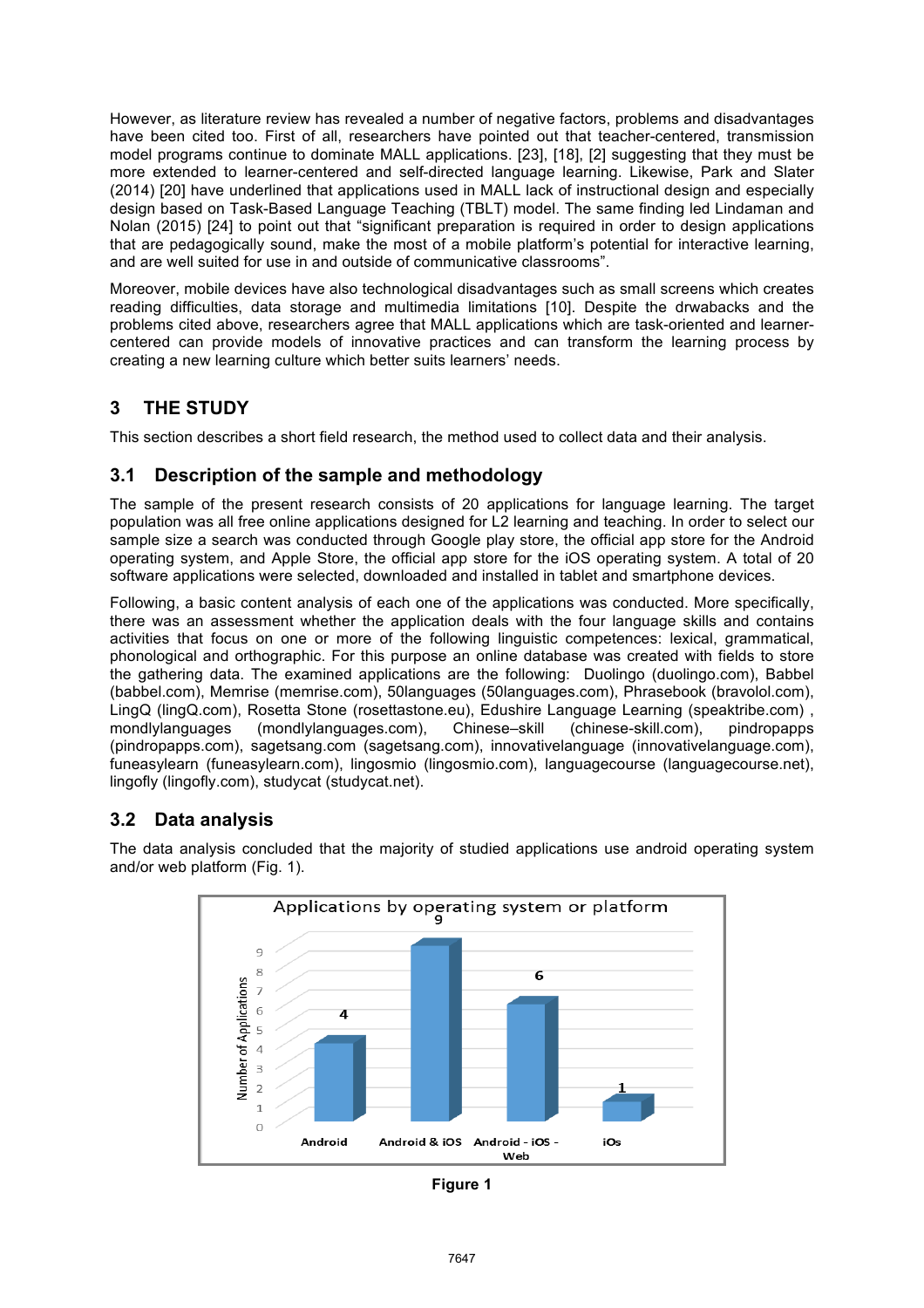As for the applications per taught languages (Fig. 2) the majority of them deals between 4-50 languages. The languages taught were: major taught European languages such English, French, Spanish, German, Italian, Russian, less taught European languages such as Irish, Danish or Swedish, and major Asian languages such as Chinese, Japanese or Korean. Only 5 applications deals with other Asian languages (Filipino, Vietnamese, and Thai) or Arabic languages.





Furthermore, as for the applications by language skills (Fig. 3), all the studied applications develop reading and listening language skills but only half of them use activities for writing and speaking skills.





As for the applications by linguistic competences (fig.4) it has been demonstrated that the development of lexical and grammatical competences exists in all applications whereas orthographic and phonological competences exists only in half of them. The types of activities used are in most cases, matching activities, filling the blanks activities and multiple choice activities.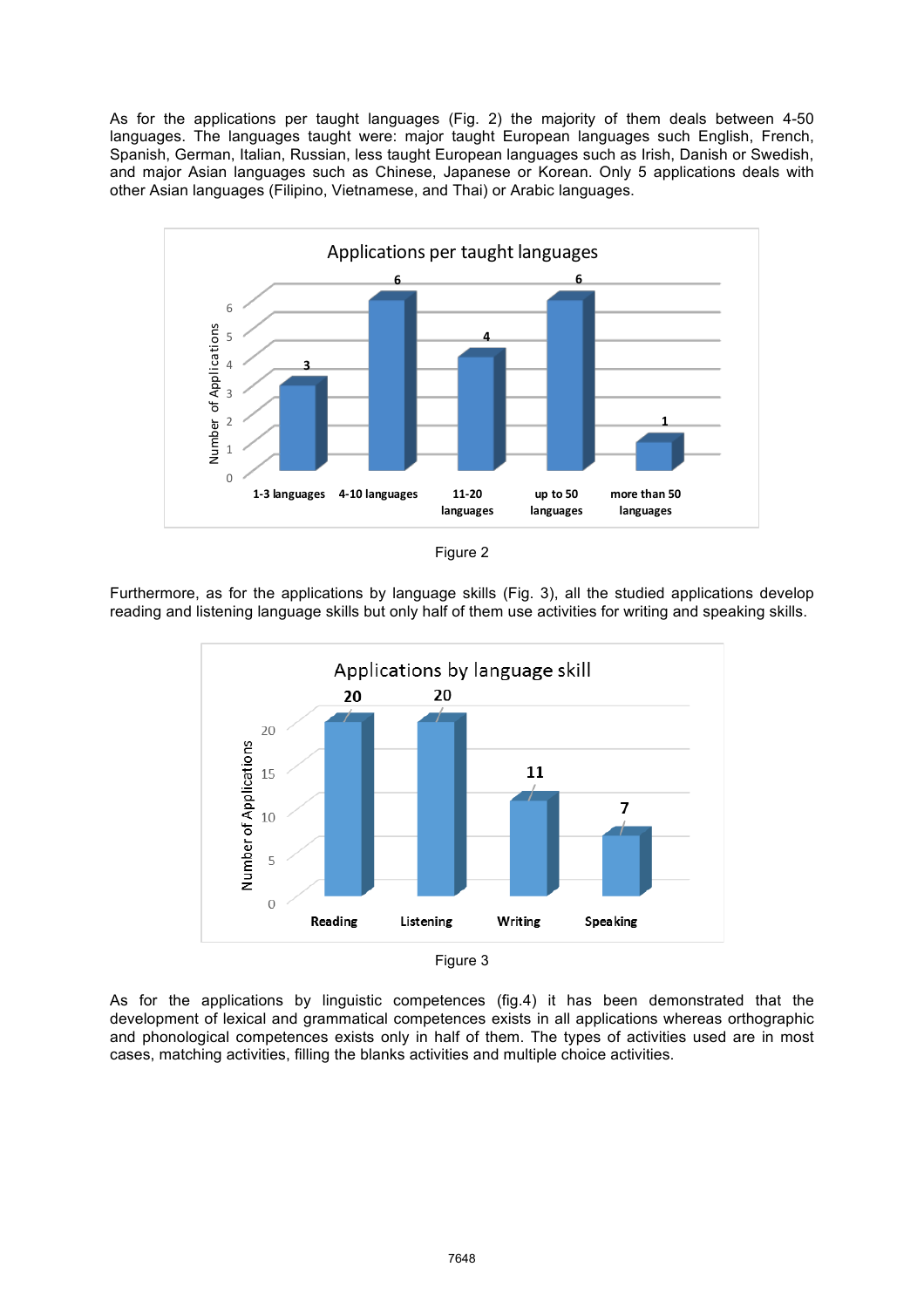

Figure 4

#### **3.3 Results and discussion**

Our findings suggest that a sufficient number of MALL applications for language learning have been well designed in order to help learners to acquire a basic level in a foreign language. In most cases the applications use very intuitive interfaces, characterized by functionality, user friendliness, and supported by bilingual dictionaries or other tools (user tracking effort systems, personal tutoring systems, etc), that let students have a feedback of their progress or let them set their own learning goals. The have a lot of features such as user friendliness, functionality, usability

According to the results, the content of most of the applications focuses on the development of lexical and grammatical competences based on linguistic activities such as matching, filling the blanks, multiple choices and crossword puzzles. Furthermore, our findings suggest that a sufficient number of MALL applications aim to help learners develop reading and listening skills.

Based on these results, we could claim that several of the studied applications don't follow the specific standards proposed by the Common European Framework. This can be explained by the fact that these applications are commercial products developed outside Europe (i.e in the United States) where CEFR is not widely accepted and therefore compliance with its specifications is not required.

#### **4 CONCLUSIONS**

This paper focuses on the use and effectiveness of MALL in second and foreign language (L2) education and on the potential of mobile devices as effective tools for delivering language learning materials to the students in terms of gained linguistic knowledge and skills.

The literature review has shown that MALL applications can enhance motivation, help and support learners to acquire their autonomy and improve creative thinking. The short field research that was carried out on a sample of 20 applications for L2 learning has shown that there is a huge dynamic in the field of MALL applications but there is also unconformity with the standards proposed by the Common European Framework, as well as a lack of task based language learning activities.

Furthermore, there is more need for empirical research in order to ensure that, through the use of MALL applications, foreign language learners can develop all linguistic competences and skills in the same level and degree.

Hence, as Burston assumes [23] "the future of MALL lies in the exploitation of the communication and multimedia affordances of mobile devices in ways that support collaborative, task-based learning both within and outside of the classroom"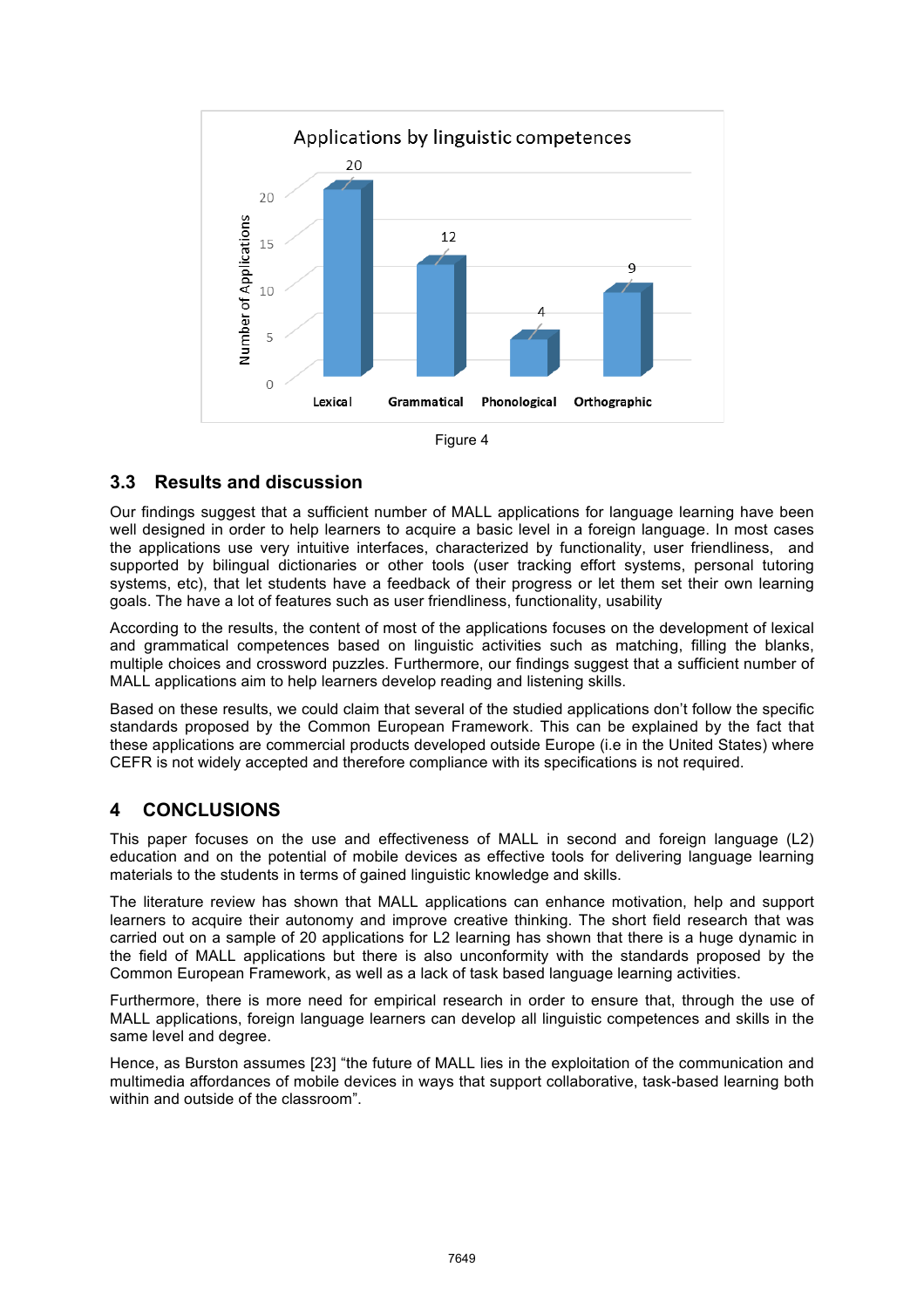#### **REFERENCES**

- [1] Martin, F., Ertzberger, J.,(2013). Here and now mobile learning: An experimental study on the use of mobile technology in Computers & Education 68 (2013, pp. 76–85.
- [2] Demouy, V., Kukulska-Hulme, A., (2010). On the spot: using mobile devices for listening and speaking practice on a French language programme. Open Learning: The Journal of Open and Distance Learning, 25(3), pp. 217–232. ].
- [3] Burden, K., Hopkins P., Male, T.,Martin, S., Trala, Ch., (2012). iPad Scotland Evaluation Kevin Burden, Faculty of Education, the university of Hull.
- [4] Martínez, C., C., Arancón, P., R. & Hita, J., A. (2014). A scrutiny of the educational value of EFL mobile learning applications. Cypriot Journal of Educational Sciences. 9(3), pp.137-146.
- [5] Karsenti, T. & Fievez, A. (2013). L'iPad à l'école: usages, avantages et défis : résultats d'une enquête auprès de 6057 élèves et 302 enseignants du Québec (Canada). Montréal, QC : CRIFPE.
- [6] Sharples, M., (2006). Big Issues in Mobile Learning. Report of a workshop by the Kaleidoscope Network of Excellence Mobile Learning Initiative. <hal-00190254> .
- [7] Rossing, J.P., Miller, W.M., Cecil, A. K., Stamper, S. E., "iLearning: The Future of Higher Education? Student Perceptions on Learning with Mobile Tablets," Journal of the Scholarship of Teaching and Learning 12, no. 2 (2012), pp. 1–26.
- [8] Traxler, J., (2009). 'Current State of Mobile Learning'. Ally M., (Eds), (2009). Mobile Learning Transforming the Delivery of Education and Training, AU Press, Athabasca University.
- [9] Giroux, P., Coulombe, S., Cody N., Gaudreault, S., (2013). L'utilisation de tablettes numériques dans des classes de troisième secondaire : retombées, difficultés, exigences et besoins de formation émergents, Sticef, vol. 20, (2013), pp.1-29.
- [10] Miangah, T.M., Nezarat, A., (2012). Mobile-Assisted Language Learning. IJDPS Journal, Vol.3, No.1, (2012), pp. 309 -319.
- [11] Council of Europe. (2001). *The Common European Framework of Reference for Languages*. Cambridge University Press.
- [12] SØlvberg, A., M. & Rismark, M. (2012). Learning spaces in mobile learning environments. In Active Learning in Higher Education, 13(1), 23-33.
- [13] Taylor, J. (2006). Evaluating mobile learning: What are appropriate methods for evaluating learning in mobile environments? In M. Sharples (Ed.), Big issues in mobile learning (pp. 25-27) University of Nottingham.
- [14] El-Hussein, M. O. M., & Cronje, J. C. (2010). Defining Mobile Learning in the Higher Education Landscape. Educational Technology & Society, 13 (3), pp.12–21.
- [15] O'Malley,C., Vavoula, G., Glew, JP., Taylor, J., Sharples M. et al., (2005). Guidelines for learning/teaching/tutoring in a mobile environment. Public deliverable from the MOBILearn project (D.4.1). 2005, pp.1-84.
- [16] Conde, M. Á., Muñoz, C., García, F. J. (2008). m-Learning, the First Step in the Learning Process Revolution. International Journal of Interactive Mobile Technologies (iJIM), 2(4), pp.61- 63.
- [17] Kukulska-Hulme, A., & Shield, L. (2008). An overview of mobile assisted language learning: From content delivery to supported collaboration and interaction. ReCALL, 20(3) pp. 271–289.
- [18] Palalas, A. (2011). Mobile-assisted language learning: designing for your students. In S. Thouësny & L. Bradley (Eds.), Second language teaching and learning with technology: views of emergent researchers (pp. 71-94). Dublin: Research-publishing.net.
- [19] Sánchez Prieto, J. C., Olmos Migueláñez, S. y García-Peñalvo, F. J. (2014). Understanding mobile learning: devices, pedagogical implications and research lines. Revista Teoría de la Educación: Educación y Cultura en la Sociedad de la Información 15(1), pp. 20-42.